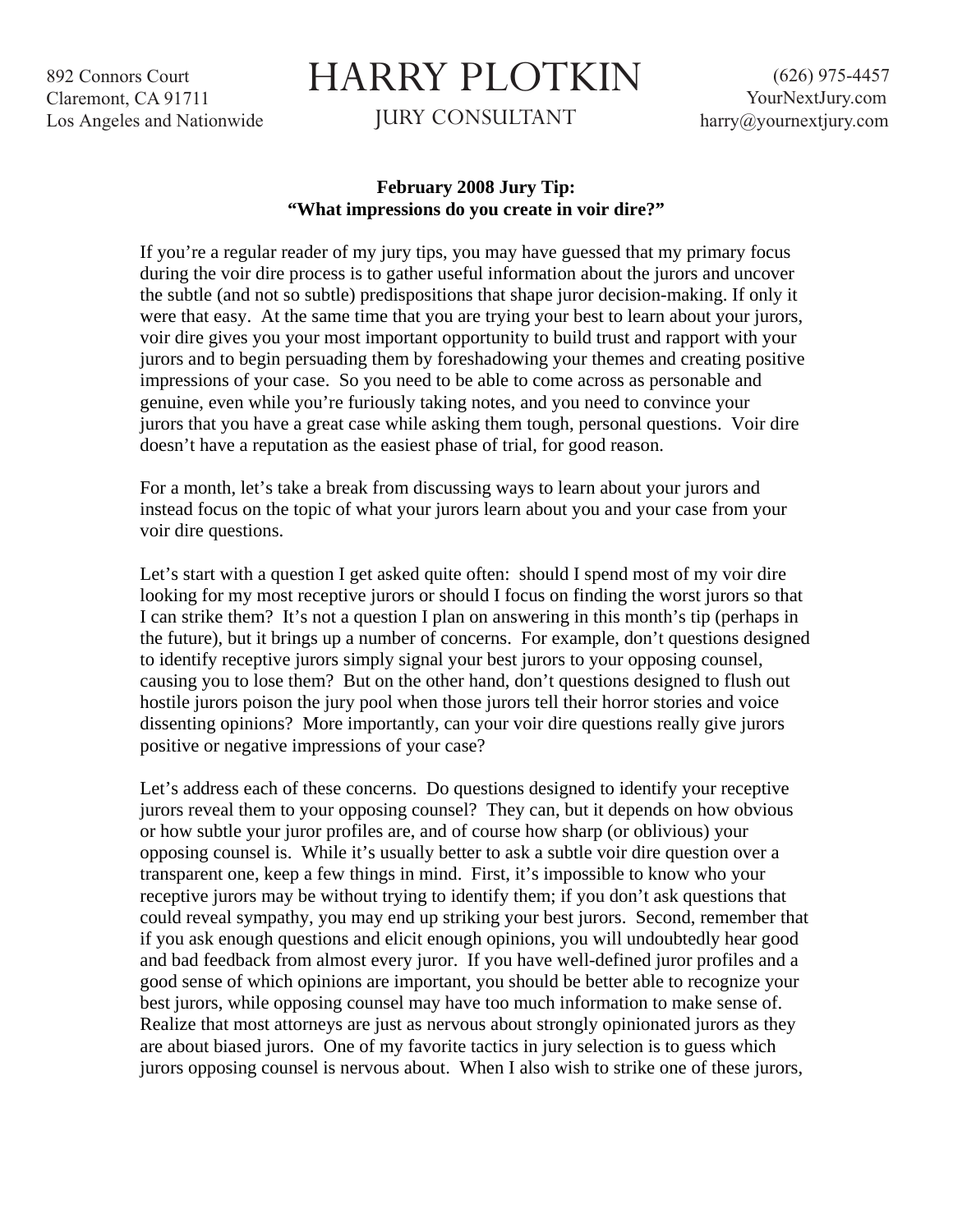I will save that juror for my last strike; in more cases than not, opposing counsel will strike that juror for me.

Can you really poison your jury pool by asking questions designed to flush out hostile jurors? For many attorneys, this is a huge concern, and the answer is complex. In truth, a juror with a horror story or strongly expressed bias to share cannot change the minds of otherwise unbiased jurors. Every juror comes into court having developed their own set of strongly-held beliefs over a lifetime of experiences that are much more persuasive than any fellow juror could be. Refusing to ask questions that flush out negative viewpoints not only risks leaving hostile jurors on your panel, it also allows these jurors to share that horror story during deliberations, when that juror can put their story in context and use it much more persuasively.

But there is one danger to asking questions designed to flush out bad jurors. If you read my jury tip from September of 2006, you'll remember that your jurors are reading between the lines and learning about your case through your voir dire questions. When listening to your questions, jurors will assume that the situations your questions present are identical to those involved in the case, so make sure that you don't create the impression that your case is weaker than it is in your quest to flush out juror bias. If, for example, you try to uncover pro-plaintiff jurors in a commercial fraud trial by asking your jurors, "Is anyone here bothered or upset by dishonest or anti-competitive business behavior like stealing trade secrets or slandering the competition," your jurors may eventually get the impression that your trial will actually involve undisputed bad conduct and that your defendant may be guilty of it. Jurors won't necessarily understand that you are planning on disputing these types of claims, rather than justifying them. Don't go too far overboard in flushing out bias, and give careful thought to the messages your voir dire questions may be sending so that you don't create suspicious jurors.

An even more subtle phenomenon that takes place during voir dire is that, believe it or not, jurors can usually tell when there is a subject that you are concerned or even nervous about. They can tell when you broach a subject with kid gloves and when you spend far too much time on a troublesome issue. Plaintiff attorneys tend to spend far too much time on the topic of frivolous lawsuits, but their biggest mistake is the uneasy, apologetic way many handle the issue. Don't be afraid to tackle difficult subjects and challenging jurors with confidence and understanding. Even more, don't be afraid to admit the types of beliefs and attitudes that concern you; jurors appreciate straightforwardness for the same reason they distrust attorneys who come across as ingratiating and who try to hide their concerns. The tactic of telling your jurors the subjects that concern you the most-—one of Gerry Spence's hallmarks, as I understand reveals a refreshing dose of honesty and confidence to your jurors that helps convince jurors that you are credible, reasonable, and that you have enough confidence in your case that you can share its weakest points. If used properly admitting weakness is a persuasive tactic. Even if you don't tell your jurors what worries you, they'll figure it out anyway.